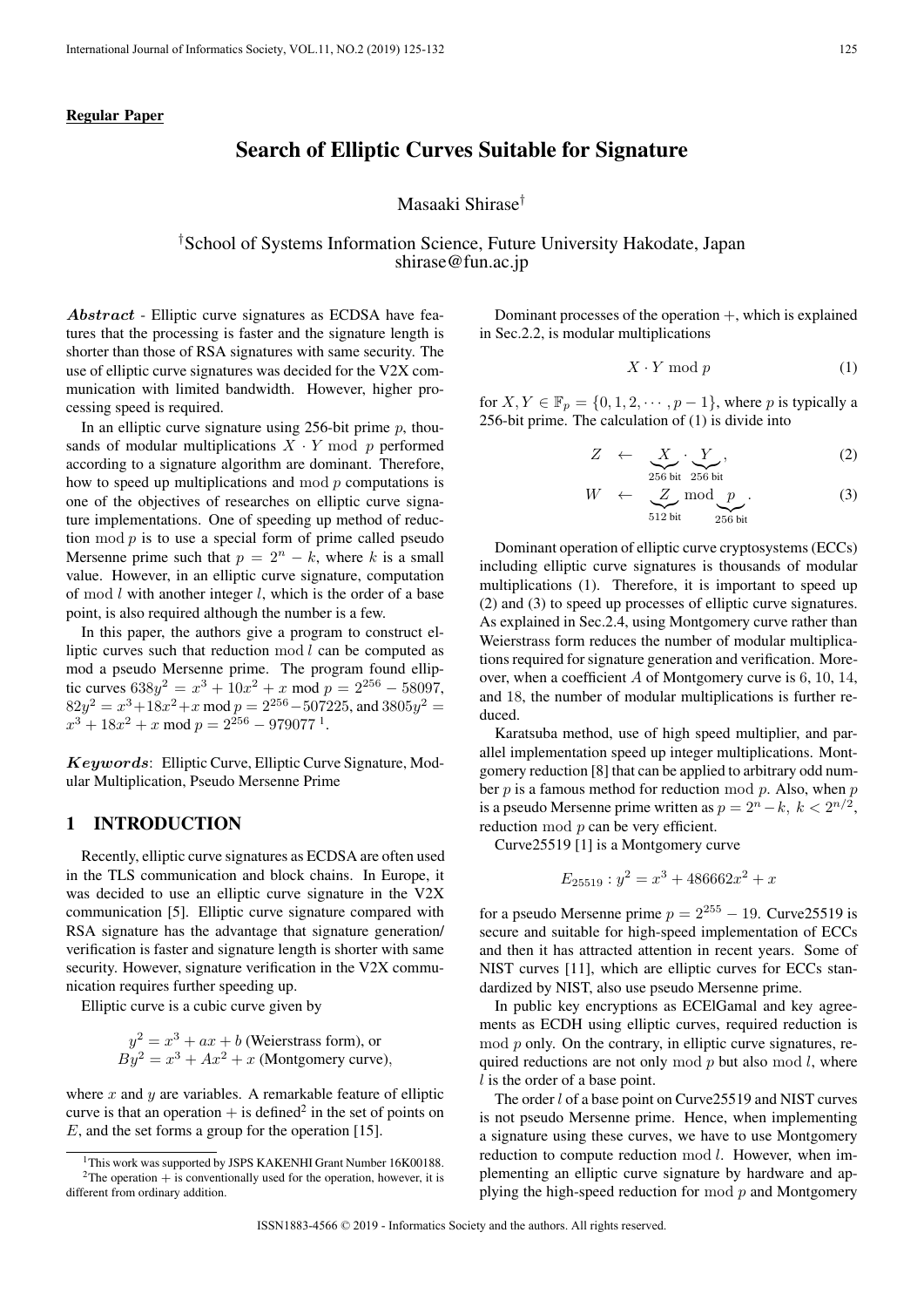reduction for mod *l* in-creases the hardware scale. Applying Montgomery reduction for both of mod *p* and mod *l* increases computation time. Therefore, it is desirable to be able to compute mod *l* by same way of mod *p*.

The purpose of this paper is to make a program to find Montgomery curves such that mod *l* can be computed by same way of mod  $p$  for pseudo Mersenne prime and  $A = 6, 10,$ 14, and 18, and to give examples of such curves.

Sec.2 explains the definition of elliptic curve, operation  $+$ , scalar multiplication, coordinate system, secure elliptic curve, and Curve25519. Sec.3 introduces ECDSA that is the most popular elliptic curve signature. Sec.4 introduces efficient reduction methods. Sec.5 is the contribution of this paper. Sec.5 proposes a requirement for elliptic curves to be suitable for ECDSA. Then, Sec.5 makes a program to find elliptic curves that meet the requirement, and gives examples of such curves. Sec.?? concludes this paper and gives future work.

### 2 ELLIPTIC CURVE

Sec.2 introduces subjects of elliptic curves required for this paper. For details for subjects of Secs.2.1, 2.2, and 2.3, refer to [15] or [4].

#### 2.1 Definition of Elliptic Curve

Elliptic curve is a cubic curve given by

$$
E: y^2 = x^3 + ax + b
$$
 (Weierstrass form) (4)

or

$$
E: By2 = x3 + Ax2 + x (Montgomery curve) (5)
$$

with variables *x, y*. When used in cryptosystems, Montgomery curve (5) is often selected because it can reduce the cost of cryptographic processes.

For a prime p, the set  $\mathbb{F}_p$  is defined as

$$
\mathbb{F}_p = \{0, 1, 2, \cdots, p - 1\}
$$

Then, elliptic curve *E* can be considered on  $\mathbb{F}_p$ . We consider an elliptic curve

$$
E': y^2 = x^3 + 2
$$

on  $\mathbb{F}_5$  as an example. For  $x, y \in \mathbb{F}_5 = \{0, 1, 2, 3, 4\}$ , when

$$
y^2 = x^3 + 2 \bmod 5
$$

is satisfied,  $(x, y)$  is regarded as a point in  $E'$  on  $\mathbb{F}_5$ . For example,  $(2, 0)$  is a point in  $E'$  on  $\mathbb{F}_5$  because

$$
0^2 = 2^3 + 2 \bmod 5
$$

is satisfied.  $(1, 1)$  is not a point in  $E'$  on  $\mathbb{F}_5$  because

$$
1^2 \neq 1^3 + 2 \mod 5.
$$

Executing a program (written for PARI/GP [12]) of Fig. 1, we see that all points in  $E'$  on  $\mathbb{F}_5$  are

$$
\{(2,0),(3,2),(3,3),(4,1),(4,4)\}.
$$

```
\\Finding points on elliptic curve
{
 p=5;
  for(x=0,p-1,for(y=0,p-1,if((y^2 - (x^3 + 2))=p = 0,print([x,y]);
      );
   );
 );
}
```
Figure 1: Program for finding F*<sup>p</sup>* points on *E′*

The set adding this set with the point at infinity  $\mathcal{O}^{3}$  is written as  $E'(\mathbb{F}_5)$ .

$$
E'(\mathbb{F}_5) = \{ (2,0), (3,2), (3,3), (4,1), (4,4), \mathcal{O} \} \tag{6}
$$

The order of  $E(\mathbb{F}_p)$ ,  $\#E(\mathbb{F}_p)$ , is defined as the number of points in  $E(\mathbb{F}_p)$ . Hence, the order of  $E'(\mathbb{F}_5)$  is 6. The trace of  $E(\mathbb{F}_p)$  is defined as an integer *t* such that

$$
\#E(\mathbb{F}_p) = p + 1 - t.
$$

When a Montgomery curve  $E : By^2 = x^3 + Ax^2 + x$  on  $\mathbb{F}_p$  has the trace *t*, another Montgomery curve  $E' : B'y^2 =$  $x^3 + Ax^2 + x$  has the trace *t* or  $-t$ . In other words, we have

$$
\#E'(\mathbb{F}_p) = \#E(\mathbb{F}_p) \text{ or } 2p + 2 - \#E(\mathbb{F}_p).
$$

When  $\#E'(\mathbb{F}_p) = 2p + 2 - \#E(\mathbb{F}_p)$ , *E'* is called the twist of *E*.

Let *E* be an elliptic curve and *L* the order of  $E(\mathbb{F}_p)$ . Then, it is known that

$$
p + 1 - 2\sqrt{p} \le L \le p + 1 + 2\sqrt{p} \tag{7}
$$

is held (Hasse's theorem). That means *L* is close to *p*. Conversely, for a prime *p* and an integer *L* satisfying (7), Weierstrass form elliptic curve *E* exists such that  $#E(\mathbb{F}_n) = L$ . On the other hand, when *E* is a Montgomery curve, the order is always a multiple of 4.

### 2.2 Operation **+**

Let *E* be an elliptic curve given by Weierstrass form (4) or Montgomery curve (5). Then, the operation  $+$  in  $E(\mathbb{F}_p)$  is defined as follows.

1. For any 
$$
P \in E(\mathbb{F}_p)
$$
,  
 $P + \mathcal{O} = \mathcal{O} + P^4$ .

2. In the case of  $P = (x_1, y_1), Q = (-x_1, y_1) \in E(\mathbb{F}_p)$ ,

 $P + Q = \mathcal{O}$ .

 $3$ When considering an elliptic curve in the real plane,  $\mathcal O$  is intuitively  $(∞, ∞)$  and then  $O$  is called "the point at infinity." When also considering an elliptic curve in  $\mathbb{F}_p$ ,  $\mathcal O$  is called the point at infinity [16, IV.1]. Although  $\mathcal O$ is a special point, it can be dealt with as normal one in projective coordinate system. Refer to [16, Appendix A] for details.

 $^{4}$  $\circ$  plays a role of zero element in the operation.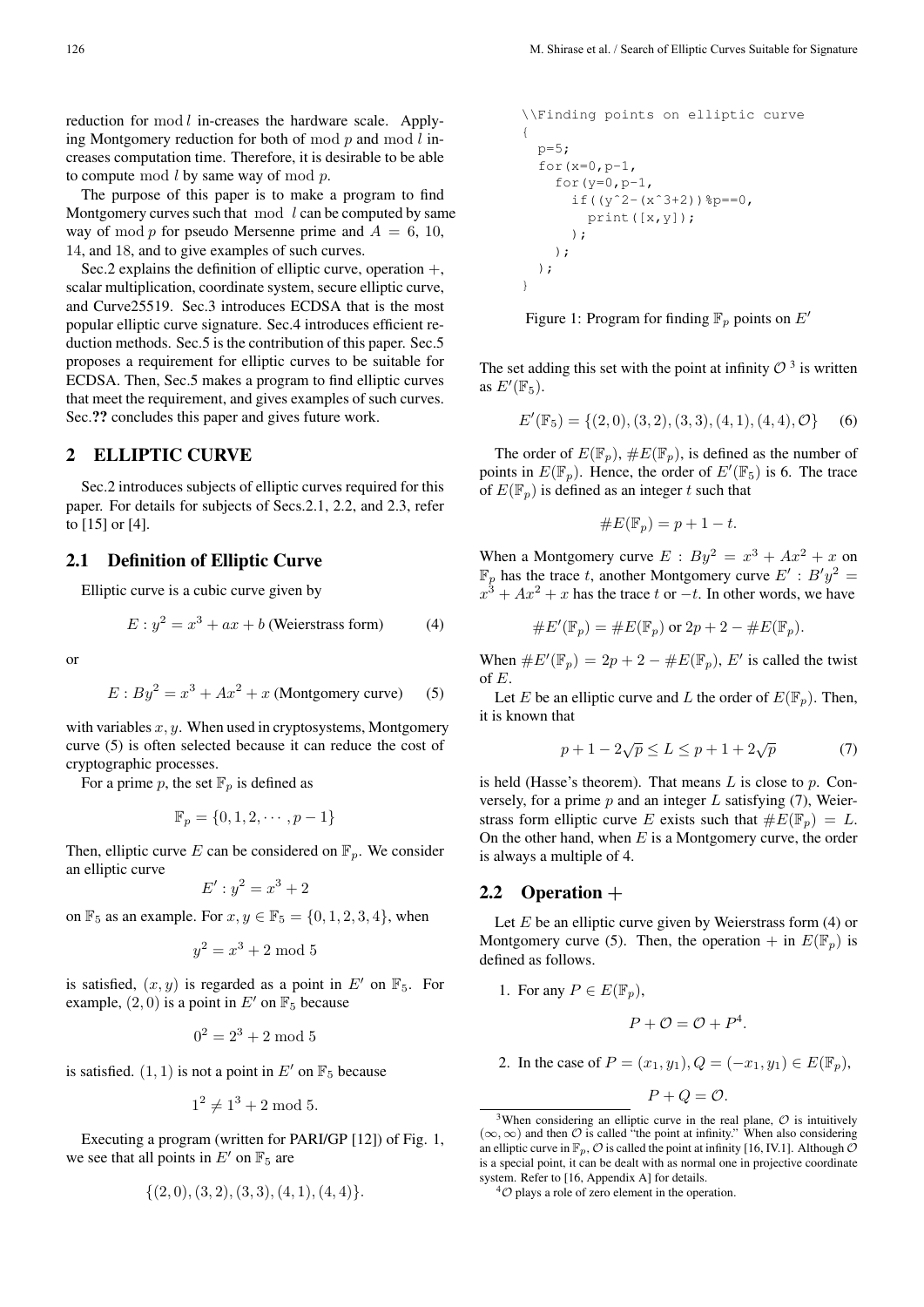Table 1: Computation of  $P_i + P_j$  on  $E'(\mathbb{F}_5)$ 

|  |  | $P_0$ $P_1$ $P_2$ $P_3$ $P_4$ $P_5$                                                                                                                                                                                                                                                                                   |  |
|--|--|-----------------------------------------------------------------------------------------------------------------------------------------------------------------------------------------------------------------------------------------------------------------------------------------------------------------------|--|
|  |  |                                                                                                                                                                                                                                                                                                                       |  |
|  |  |                                                                                                                                                                                                                                                                                                                       |  |
|  |  |                                                                                                                                                                                                                                                                                                                       |  |
|  |  |                                                                                                                                                                                                                                                                                                                       |  |
|  |  |                                                                                                                                                                                                                                                                                                                       |  |
|  |  | $\begin{tabular}{l cccccc} $P_0$ & $P_0$ & $P_1$ & $P_2$ & $P_3$ & $P_4$ & $P_5$ \\ $P_1$ & $P_1$ & $P_0$ & $P_4$ & $P_5$ & $P_2$ & $P_3$ \\ $P_2$ & $P_2$ & $P_4$ & $P_3$ & $P_0$ & $P_5$ & $P_1$ \\ $P_3$ & $P_3$ & $P_5$ & $P_0$ & $P_2$ & $P_1$ & $P_4$ \\ $P_4$ & $P_4$ & $P_2$ & $P_5$ & $P_1$ & $P_3$ & $P_0$$ |  |

3. In the case of  $P = (x_1, y_1), Q = (x_2, y_2) \in E(\mathbb{F}_p), x_1 \neq$ *x*<sub>2</sub>, and  $P \neq Q$ ,  $P + Q = (x_3, y_3)$  is computed as

$$
\lambda = \frac{y_1 - y_2}{x_1 - x_2},
$$
  
\n
$$
\begin{aligned}\nx_3 &= \lambda^2 - x_1 - x_2, \\
y_3 &= \lambda(x_1 - x_3) - y_1.\n\end{aligned}
$$
\n(8)

4. In the case of  $P = Q = (x_1, y_1) \in E(\mathbb{F}_p)$ ,  $P + Q =$  $(x_3, y_3)$  is computed as

$$
\lambda = \begin{cases}\n\frac{3x_1^2 + a}{2y_1} & E: \text{Weierstrass} \\
\frac{3x_1^2 + Ax_1 + 1}{2By_1} & E: \text{ Montgomery,} \\
x_3 = \lambda^2 - 2x_1, \\
y_3 = \lambda(x_1 - x_3) - y_1,\n\end{cases}
$$
\n(9)

where  $a$ ,  $A$ , and  $B$  are coefficients of Eqs. (4) and (5). Eqs. (8) and (9) are called addition formula and doubling formula, respectively.

For any  $P, Q, R \in E(\mathbb{F}_p)$ , the following are held.

1. 
$$
(P + Q) + R = P + (Q + R)
$$
  
\n2.  $P + O = O + P = P$   
\n3. For  $P = (x_1, y_1)$  and  $Q = (-x_1, y_1), P + Q = O$ .  
\n4.  $P + Q = Q + P$ 

That the above holds means that  $E(\mathbb{F}_p)$  forms a group. This property is very significant, and it is also used for cryptosystems.

Let  $E'(\mathbb{F}_5)$  of (6) be written as

$$
E'(\mathbb{F}_5) = \begin{cases} P_0 = \mathcal{O}, P_1 = (2, 0), P_2 = (3, 2), \\ P_3 = (3, 3), P_4 = (4, 1), P_5 = (4, 4) \end{cases}.
$$
 (10)

Then, all results of  $P_i + P_j$  are given by Table 1.

## 2.3 Scalar Multiplication

For a base point  $P \in E(\mathbb{F}_p)$  and a natural number *n*, additions of *n* terms of *P*,

$$
nP = P + P + \cdots + P
$$

is called scalar multiplication. For  $P \in E(\mathbb{F}_p)$ , the order of *P* is defined as the smallest positive integer *l* such that  $lP = \mathcal{O}$ .

For the order *L* of  $E(\mathbb{F}_p)$  and the order *l* of  $P \in E(\mathbb{F}_p)$ , the followings are held (Lagrange's theorem).

- 1. *l* is a divisor of *L*.
- 2.  $LP = \mathcal{O}$ .

Let  $E'(\mathbb{F}_5)$  be of (10). Then, we see that  $2P_1$ ,  $3P_1$ ,  $4P_1$ , *· · ·* are

> $2P_1 = P_1 + P_1 = \mathcal{O}$  $3P_1 = 2P_1 + P_1 = \mathcal{O} + P_1 = P_1$  $4P_1 = 3P_1 + P_1 = P_1 + P_1 = \mathcal{O}$  $5P_1 = 4P_1 + P_1 = \mathcal{O} + P_1 = P_1$  $6P_1 = 5P_1 + P_1 = P_1 + P_1 = \mathcal{O}$ ,

and  $2P_4$ ,  $3P_4$ ,  $4P_4$ ,  $\cdots$  are

$$
2P_4 = P_4 + P_4 = P_3,
$$
  
\n
$$
3P_4 = 2P_4 + P_4 = P_3 + P_4 = P_1,
$$
  
\n
$$
4P_4 = 3P_4 + P_4 = P_1 + P_4 = P_2,
$$
  
\n
$$
5P_4 = 4P_4 + P_4 = P_2 + P_4 = P_5,
$$
  
\n
$$
6P_4 = 5P_4 + P_4 = P_5 + P_4 = \mathcal{O}.
$$

Hence, the order of  $P_1 \in E'(\mathbb{F}_5)$  is 2, and the order of  $P_4 \in$  $E'(\mathbb{F}_5)$  is 6. Also we see Lagrange's theorem holds.

Algorithm 1 (Binary method) and Algorithm 2 (Montgomery reduction) are algorithms for computing a scalar multiplication. Let *n* be a *k*-bit integer, and

$$
n = (n_{k-1}, n_{k-2}, \cdots, n_0)_2
$$

be the binary representation of *n*. Then, Algorithm 1 takes *k* doubling formulas and *k/*2 addition formulas on average, and Algorithm 2 takes *k* doubling formulas and *k* addition formulas.

| Algorithm 1 (Binary method) |                                                                                        |  |  |
|-----------------------------|----------------------------------------------------------------------------------------|--|--|
|                             | <b>Input:</b> $P \in E(\mathbb{F}_p), n = (n_{k-1}n_{k-2}\cdots n_0)_2 \in \mathbb{N}$ |  |  |
|                             | <b>Output:</b> $nP \in E(\mathbb{F}_p)$                                                |  |  |
|                             | 1. $Q \leftarrow P$                                                                    |  |  |
|                             | 2. for $i = k - 2$ down to 0                                                           |  |  |
|                             | 3. $Q \leftarrow 2Q$                                                                   |  |  |
|                             | 4. if $n_i = 1$ then $Q \leftarrow Q + P$                                              |  |  |
| 5.                          | end for                                                                                |  |  |
|                             | 6. return $Q$                                                                          |  |  |

| Algorithm 2 (Montgomery ladder)                                                        |
|----------------------------------------------------------------------------------------|
| <b>Input:</b> $P \in E(\mathbb{F}_p), n = (n_{k-1}n_{k-2}\cdots n_0)_2 \in \mathbb{N}$ |
| <b>Output:</b> $nP \in E(\mathbb{F}_p)$                                                |
| 1. $Q_0 \leftarrow \mathcal{O}, Q_1 \leftarrow P$                                      |
| 2. for $i = k - 1$ down to 0                                                           |
| if $n_i = 0$ then $Q_1 \leftarrow Q_0 + Q_1, Q_0 \leftarrow 2Q_0$<br>3.                |
| if $n_i = 1$ then $Q_0 \leftarrow Q_0 + Q_1, Q_1 \leftarrow 2Q_1$<br>4.                |
| end for<br>5.                                                                          |
| 6. return $Q_0$                                                                        |
|                                                                                        |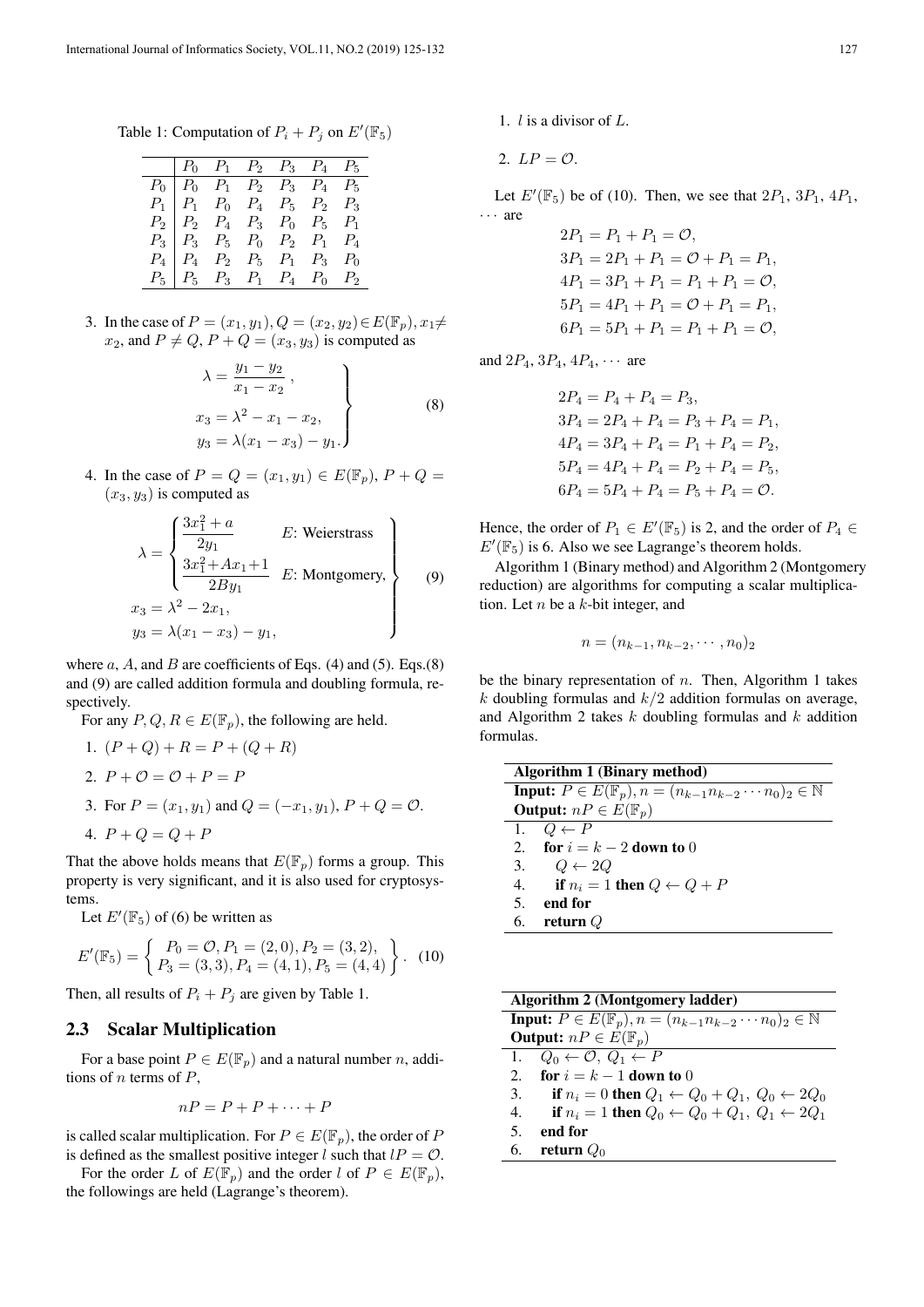#### 2.4 Coordinate System

Addition formula (8) and doubling formula (9) needs a division, whose cost is high, to compute  $\lambda$ . Hence, we would like to compute both formulas without division.

For a point (*x, y*) in the *xy* coordinate system, another coordinate system that uses *X*, *Y*, *Z* satisfying  $x = X/Z$ ,  $y =$  $Y/Z$  to represent  $(x, y)$  as  $(X, Y, Z)$  is called the projective coordinate system. In the projective coordinate system, addition formula and doubling formula can be computed without division. Hence, the projective coordinate system (or its variants) is generally used in cryptographic implementations. Algorithms 3 and 4 are addition and doubling formulas for Weierstrass form in the projective coordinate system. In these algorithms, Roman face means temporal variables.

Algorithm 3

|     | (Addition for Weierstrass on projective coordinates)                         |
|-----|------------------------------------------------------------------------------|
|     | <b>Input:</b> $P = (X_1, Y_1, Z_1), Q = (X_2, Y_2, Z_2) \in E(\mathbb{F}_p)$ |
|     | <b>Output:</b> $P + Q = (X_3, Y_3, Z_3) \in E(\mathbb{F}_p)$                 |
| 1.  | $Y1Z2 \leftarrow Y_1 \cdot Z_2$                                              |
| 2.  | $X1Z2 \leftarrow X_1 \cdot Z_2$                                              |
| 3.  | $2122 \leftarrow Z_1 \cdot Z_2$                                              |
| 4.  | $u \leftarrow Y_2 \cdot Z_1 - Y1Z2$                                          |
| 5.  | $m \leftarrow n^2$                                                           |
|     | 6. $v \leftarrow X_2 \cdot Z_1 - X1Z2$                                       |
| 7.  | $vv \leftarrow v^2$                                                          |
| 8.  | $\forall v \forall v \leftarrow v \cdot v$                                   |
| 9.  | $R \leftarrow vV \cdot X1Z2$                                                 |
| 10. | $A \leftarrow uu \cdot Z1Z2 - vvv - (R + R)$                                 |
| 11. | $X_3 \leftarrow \text{v} \cdot \text{A}$                                     |
|     | 12. $Y_3 \leftarrow u \cdot (R - A) - v v v \cdot Y 1 Z 2$                   |
| 13. | $Z_3 \leftarrow \text{vvv} \cdot 2122$                                       |

Algorithm 4

(Doubling for Weierstrass on projective coordinates)

| <b>Input:</b> $P = (X_1, Y_1, Z_1) \in E(\mathbb{F}_p), a$ of Eq.(4) |                                                           |  |  |  |
|----------------------------------------------------------------------|-----------------------------------------------------------|--|--|--|
|                                                                      | <b>Output:</b> $2P = (X_3, Y_3, Z_3) \in E(\mathbb{F}_p)$ |  |  |  |
|                                                                      | 1. $XX \leftarrow X_1^2$                                  |  |  |  |
|                                                                      | 2. $ZZ \leftarrow Z_1^2$                                  |  |  |  |
|                                                                      | 3. $w \leftarrow a \cdot 2Z + 3XX$                        |  |  |  |
|                                                                      | 4. $s \leftarrow 2(Y1 \cdot Z1)$                          |  |  |  |
|                                                                      | 5. $ss \leftarrow s^2$                                    |  |  |  |
|                                                                      | 6. $SSS \leftarrow S \cdot SS$                            |  |  |  |
|                                                                      | 7. $R \leftarrow Y1 \cdot s$                              |  |  |  |
|                                                                      | 8. RR $\leftarrow$ R <sup>2</sup>                         |  |  |  |
|                                                                      | 9. $B \leftarrow (X1 + R)^2 - XX - RR$                    |  |  |  |
|                                                                      | 10. $h \leftarrow w^2 - 2B$                               |  |  |  |
|                                                                      | 11. $X_3 \leftarrow h \cdot s$                            |  |  |  |
|                                                                      | 12. $Y_3 \leftarrow w \cdot (B - h) - 2RR$                |  |  |  |
|                                                                      | 13. $Z_3 \leftarrow$ sss                                  |  |  |  |

Let  $P = (X, Y, Z)$  be a point on a Montgomery curve in the projective coordinate system. Then, *X* and *Z* coordinates of *nP* can be computed from *X* and *Z* coordinates of *P* using Algorithm 2 (Montgomery ladder) [9]. In this case, Algorithms 5 and 6 are used. For details for these algorithms, refer

Table 2: The cost of Algorithms 3,4,5,6

|             | Cost                 | Purpose                         |
|-------------|----------------------|---------------------------------|
| Algorithm 3 | $14M + 7add$         | <b>Addition for Weierstrass</b> |
| Algorithm 4 | $11M + M_a + 12add$  | Doubling for Weierstrass        |
| Algorithm 5 | $6M + 6add$          | <b>Addition for Montgomery</b>  |
| Algorithm 6 | $4M + M_{A'} + 4add$ | Doubling for Montgomery         |

Table 3: Cost of scalar multiplication of *nP*, where *n* is *k*-bit

| Used curve  | Used algorithms  | Cost                       |
|-------------|------------------|----------------------------|
| Weierstrass | Algorithms 1,3,4 | $18kM + kM_a + 18k$ add    |
| Montgomery  | Algorithms 2,5,6 | $10kM + kM_{A'} + 10k$ add |

to [4]. By the way, although omitted, reduction mod *p* is required at every step of Algorithms 3, 4, 5, and 6. For details for them, refer to [2].

We will estimate the cost of theses algorithms in the number of modular multiplications because the cost of modular addition/subtraction is much smaller than one of modular multiplication. Let  $M$ ,  $M_a$ ,  $M_{A'}$ , and *add* denote a modular multiplication in  $\mathbb{F}_p$ , a modular multiplication in  $\mathbb{F}_p$  with a constant *a*, a modular multiplication in  $\mathbb{F}_p$  with a constant  $A'$ , and a modular addition/subtraction in  $\mathbb{F}_p$ , respectively, where *a* is of (4), and  $A' = (A + 2)/4$  for *A* of (5). Then, the cost of the algorithms are given by Table 2. Note that  $M_{A}$ <sup>*'*</sup> is for  $A' \cdot C$  at step 7 of Algorithm 6. Also, the cost of scalar multiplication are given by Table 3. We see that the cost of a scalar multiplication on a Montgomery curve is less than one on Weierstrass form.

### 2.5 Secure Elliptic Curve

The security of ECCs including digital signature depends on the maximum prime factor *l* of the order  $L = \#E(\mathbb{F}_p)$ , not the size of *p* [13]. Attack time against ECCs is roughly proportional to  $\sqrt{l}$  and then the larger *l* is, the more secure ECCs are. Therefore, we have to select elliptic curve *E* such that

$$
L = \#E(\mathbb{F}_p)
$$
 has a big prime factor (11)

for ECCs. Also, it is desirable that

$$
2p + 2 - L \text{ that is the order of the twist of } E
$$
  
has a big prime factor (12)

according to [3]. Moreover, we have to select *E* such that

$$
L \neq p, p \pm 1 \tag{13}
$$

according to [6], [14].

#### 2.6 Curve25519

Curve25519 is a Montgomery curve

$$
E_{25519} : y^2 = x^3 + 486662x^2 + x
$$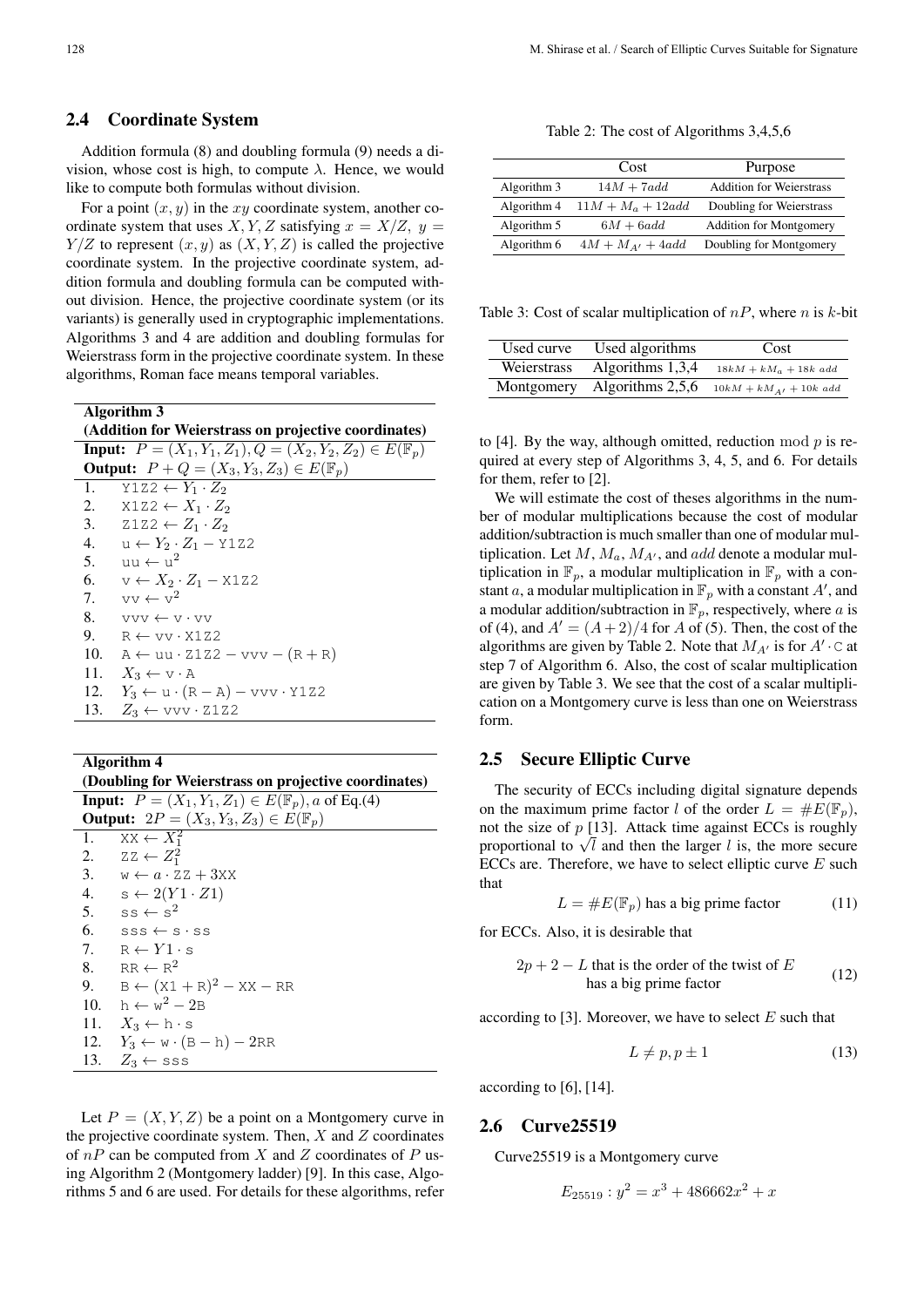| Algorithm 5                                                                |  |  |  |
|----------------------------------------------------------------------------|--|--|--|
| (Addition for Montgomery on $XZ$ coordinates)                              |  |  |  |
| <b>Input:</b> $Q_1 - Q_0 = (X_1, Z_1), Q_0 = (X_2, Z_2), Q_1 = (X_3, Z_3)$ |  |  |  |
| <b>Output:</b> $Q_0 + Q_1 = (X_4, Z_4) \in E(\mathbb{F}_p)$                |  |  |  |
| 1. $A \leftarrow X_2 + Z_2$                                                |  |  |  |
| 2. $B \leftarrow X_2 - Z_2$                                                |  |  |  |
| 3. $C \leftarrow X_3 + Z_3$                                                |  |  |  |
| 4. $D \leftarrow X_3 - Z_3$                                                |  |  |  |
| 5. $DA \leftarrow D \cdot A$                                               |  |  |  |
| 6. $CB \leftarrow C \cdot B$                                               |  |  |  |
| 7. $X_4 \leftarrow Z_1 \cdot (DA + CB)^2$                                  |  |  |  |

8.  $Z_4 \leftarrow X_1 \cdot (\text{DA} - \text{CB})^2$ 

#### Algorithm 6

| (Doubling for Montgomery on $XZ$ coordinates) |                                                                 |  |  |  |
|-----------------------------------------------|-----------------------------------------------------------------|--|--|--|
|                                               | <b>Input :</b> $R = (X_1, Z_1), A' = (A + 2)/4$ for A in Eq.(7) |  |  |  |
|                                               | <b>Output:</b> $2R = (X_4, Z_4) \in E(\mathbb{F}_p)$            |  |  |  |
|                                               | 1. $A \leftarrow X_1 + Z_1$                                     |  |  |  |
|                                               | 2. $AA \leftarrow A^2$                                          |  |  |  |
|                                               | 3. $B \leftarrow X_1 - Z_1$                                     |  |  |  |
|                                               | 4. BB $\leftarrow$ B <sup>2</sup>                               |  |  |  |
|                                               | 5. $C \leftarrow AA - BB$                                       |  |  |  |
|                                               | 6. $X_4 \leftarrow \text{AA} \cdot \text{BB}$                   |  |  |  |

7.  $Z_4 \leftarrow C \cdot (\text{BB} + A' \cdot \text{C})$ 

with  $p = 2^{255} - 19$  [1]. The order  $L = \#E_{25519}(\mathbb{F}_p)$  is

 $L = 2^2 \cdot l$ , *l* = 2<sup>252</sup> + 27742317777372353535851937790883648493*,*

where *l* is a 253-bit prime. Curve25519 meets the security requirement in Sec.2.5.

Curve 25519 has been applied in many cryptographic libraries such as NaCl [10], and Curve 25519 was added to Special Publication 800-186, which specifies the approved elliptic curve used by the US federal government by NIST in 2017.

## 3 ECDSA

ECDSA is a digital signature using an elliptic curve. ECDSA consists of *system parameter* held by all users, *key generation* for generating each user's (private key, public key), *signature generation* for generating a signature using a user A's secret key, and *signature verification* for verifying the signature using A's public key.

### System parameter

A sufficiently large (e.g. 256-bit) prime *p*, an elliptic curve *E* such that  $E(\mathbb{F}_n)$  meets the security requirements (11), (12), and (13), and a base point  $G \in E(\mathbb{F}_p)$  of which the order is *l* are selected. Also a hash function  $H : \{0, 1\}^* \rightarrow$ *{*0*,* 1*,* 2*, ..., l −* 1*}* is selected. (*p, l, E, G, H*) is the system parameter.

#### Key generation

User A choose  $s \in [1, l-1]$  at random, and computes  $Y = sG$ (scalar multiplication) in  $E(\mathbb{F}_p)$ . Then, *s* and *Y* are *A*'s private key and public key, respectively.

#### Signature generation

User A generates a signature of a message  $m \in \{0, 1\}^*$  as follows.

- 1. Computing  $m' = H(m)$ .
- 2. Choosing  $r \in [1, l-1]$  at random, and compute

$$
U = \underbrace{rG}_{\text{scalar mul. on } E(\mathbb{F}_p)} = (u_x, u_y),
$$
  

$$
u = u_x \mod l.
$$

3. Using the secret key *s* to compute

$$
v = r^{-1}(m' + su) \bmod l.
$$

4. The pair  $(u, v)$  is the signature of m.

#### Signature verification

A recipient of the message  $m$  with signature  $(u, v)$  verifies the signature as follows.

- 1. Computing  $m' = H(m)$ .
- 2. Computing  $d = v^{-1} \bmod l$ .
- 3. Computing  $U' = (m'd)G$ scalar mul. on  $E(\mathbb{F}_p)$ + (*ud*)*Y* scalar mul. on  $E(\mathbb{F}_p)$ .
- 4. Computing  $u' =$  (the *x* coordinate of  $U'$ ) mod *l*.
- 5. If  $u = u'$  then the signature is accepted, and if  $u \neq u'$ then it is rejected.

Thus, the dominant processes of ECDSA is scalar multiplications in  $E(\mathbb{F}_p)$ <sup>5</sup>. Signature generation of ECDSA takes one scalar multiplication and signature verification of ECDSA takes two scalar multiplications. Therefore, we see that

in order to speed up processes of ECDSA, it is important to speed up scalar multiplication.

As seen Table 3, using not Weierstrass form but Montgomery curve reduces the number of modular multiplications required for a scalar multiplication.

## 4 MODULAR REDUCTION

In order to speed up ECCs including ECDSA, it is important not only to reduce the number of modular multiplications but also to reduce the cost of one modular multiplication. This section introduces efficient reduction methods.

### 4.1 Montgomery Reduction

The Montgomery reduction (Algorithm 7) [8] is a method for efficiently calculating *X* mod *N* for general odd number  $N$  and  $X$  given in Montgomery representation<sup>6</sup>.

<sup>&</sup>lt;sup>5</sup>The dominant process of not only ECDSA but also all ECCs is scalar multiplications.

 $6$ For Montgomery representation, refer to [8] or [4].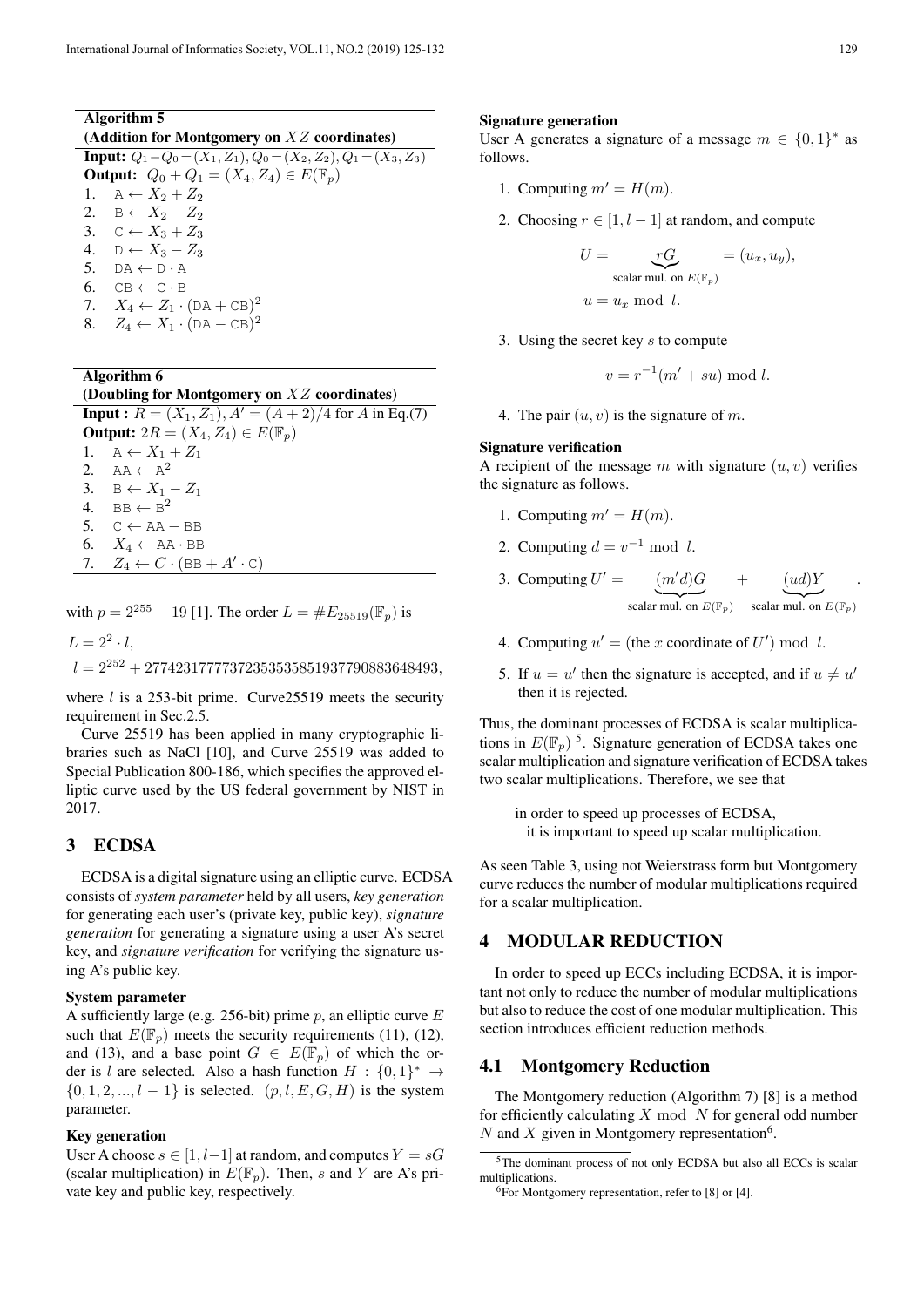|    | <b>Algorithm 7 (Montgomery Reduction)</b>              |  |  |  |
|----|--------------------------------------------------------|--|--|--|
|    | <b>Input:</b> odd number N of n bits, $R = 2^n$ ,      |  |  |  |
|    | $N' = (-N^{-1}) \mod R$ , natural number $u < RN$      |  |  |  |
|    | <b>Output:</b> $u \mod N$ in Montgomery representation |  |  |  |
|    | 1. $t \leftarrow u$                                    |  |  |  |
|    | 2. $k \leftarrow t$ M' mod R                           |  |  |  |
|    | 3. $t \leftarrow t + kN$                               |  |  |  |
|    | 4. $t \leftarrow t/R$                                  |  |  |  |
|    | 5. if $t > N$ then $t \leftarrow t - N$                |  |  |  |
| 6. | return t                                               |  |  |  |

## 4.2 Reduction modulo Pseudo Mersenne Prime

When a prime *p* is written as

$$
p = 2^n - k, \ k < 2^{n/2},
$$

it is called pseudo Mersenne prime. For pseudo Mersenne prime *p*, reduction mod *p* can be computed at high speed using by Algorithm 8 [7]. Notice that  $u/2^n$  in step 1 and  $v/2^n$ in step 3 are integer divisions and then they are performed by shift operations.

| Algorithm 8 (Reduction mod pseudo Mersenne prime)                            |  |  |  |
|------------------------------------------------------------------------------|--|--|--|
| <b>Input:</b> prime $p = 2^n - k (k < 2^{n/2})$ ,                            |  |  |  |
| integer $0 \le u \le (p-1)^2$                                                |  |  |  |
| <b>Output:</b> $u \mod p$                                                    |  |  |  |
| 1. $u0 \leftarrow u \mod 2^n$ , $u1 \leftarrow u/2^n$                        |  |  |  |
| 2. $v \leftarrow u1 \cdot k + u0$                                            |  |  |  |
| 3. $\forall 0 \leftarrow \forall \mod 2^n, \forall 1 \leftarrow \forall 2^n$ |  |  |  |
| 4. $w \leftarrow \forall x 1 \cdot k + \forall 0$                            |  |  |  |
| 5. if $w \geq p$ then $w \leftarrow w - p$                                   |  |  |  |
| 6.<br>return $w$                                                             |  |  |  |
|                                                                              |  |  |  |

## 5 CONTRIBUTIONS

# 5.1 Program to Search Elliptic Curve Suitable for ECDSA

The purpose of this paper is to make a program to search for elliptic curves that is secure and suitable for high-speed implementation of ECDSA (especially by hardware implementation), and to give examples of such an elliptic curves. Specifically, we will search curves that meet the following requirements.

### Elliptic Curve Requirements to Search

- 1. According to Table 3, scalar multiplication in Montgomery curve takes fewer modular multiplications than scalar multiplication in Weierstrass form. Hence, Montgomery curve is selected.
- 2. According to Table 3 again, scalar multiplication in Montgomery curve with  $A' = 1, 2, 3, 4, 5$ , that is, the coefficient  $A = 2, 6, 10, 14, 18$ , requires fewer modular

multiplications than other *A*s 7 . Therefore, we take *A* = 2*,* 6*,* 10*,* 14*,* 18.

- 3. Prime *p* is typical 256-bit. Moreover, *p* is a pseudo Mersenne prime  $p = 2^n - k$  because of efficient reduction mod *p*. For convenience of execution time, set the range of *k* to  $k \leq 2^{20}$ .
- 4. To meet the security requirement (11), the order  $L =$  $\#E(\mathbb{F}_p)$  is as  $L = 4l, 8l, 16l$ , where *l* is a prime. Notice there is a point  $P \in E(\mathbb{F}_p)$  whose order is *l*.
- 5. To meet the security requirement (12),  $L' = 2p + 2 L$ is as  $L' = 4l', 8l', 16l'$ , where *l'* is a prime.
- 6. To meet the security requirement (13), curves such as  $L = p, p \pm 1$  is removed.
- 7. *L* is written as  $L = 2^n k'$ ,  $k' < 2^{n/2}$ . Then, a reduction mod *l* is computed by the algorithm proposed in Sec.5.2, which is as efficient as reduction mod a pseudo Mersenne prime.

Note Curve25519 also meets the requirements 1, 4, 5, and 7, and Curve25519 adopts not 256-bit prime but 254-bit for a prime field. Curce25519 does not consider the requirements 2 and 7. Also refer to Sec.5.3.

The authors made a program as Fig. 2 in PARI/GP to search elliptic curves meeting the requirements. The program is straightforward and then it may be easy for some readers to make a similar program. But, giving the program makes all readers (especially PARI/GP users) generate good curves. Notice that the program output only a prime *p*, a coefficient *A* of Montgomery curve, the order *L* of  $E(\mathbb{F}_p)$ , and the order *l* of a base point. At the moment, it is necessary to manually find another coefficient *B* of Montgomery curve, generate a base point whose order is *l*, and check  $L \neq p, p - 1$ .

This program is briefly explained. The line

$$
e = \text{ellinit}([0, A, 0, 1, 0]);
$$

sets (Montgomery) elliptic curve  $E: y^2 = x^3 + Ax^2 + x$  to e. The function ellap(e, p) outputs the trace of  $E(\mathbb{F}_p)$ . Thus, Num1 is the order of  $E(\mathbb{F}_p)$ , and Num2 is the order of the twist of  $E(\mathbb{F}_p)$ . is prime is a prime decision function. write is an output function to text.

By this program, the following elliptic curves are found.

1.  $p = 2^{256} - 58097$ ,  $E_{S1}$ :  $638y^2 = x^3 + 10x^2 + x$ , base point  $P = (11, 2)$ ,  $L = 2^{256} - k'$ , where  $k'$  is 125-bit integer *k ′* = 25181363380428710453079967399017869328,  $l = L/16$ , which is 252-bit prime.

<sup>&</sup>lt;sup>7</sup>Selecting an elliptic curve with appropriate coefficients to reduce high cost multiplication into low cost addition is one of fast implementation techniques of ECCs [4, Sec. 13.2.1c]. For Montgomery curve, if *A′* = 1 then the multiplication  $A' \cdot C$  at step 7 of Algorithm 4 is free. If  $A' = 2$  then the multiplication is performed by an addition  $C + C$ . As well, if  $A' = 3$  or 4 then the multiplication is performed by two additions.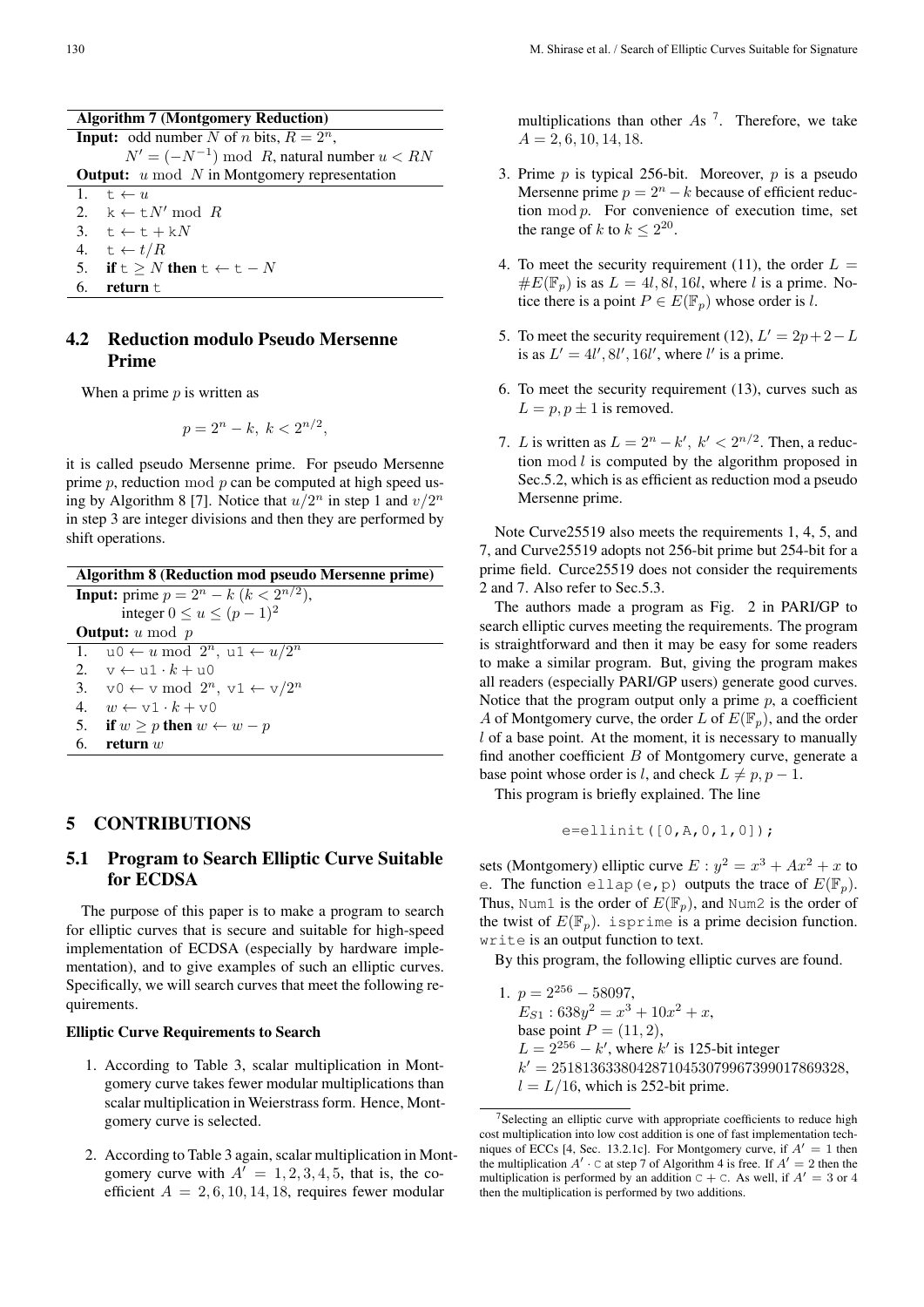```
\\Checking pseudo Mersenne prime
check mer(p)={
  local(n,c,k);
  n=0:
  c=0:
  while(c==0,
    n++:
    if(2^{\circ}(n-1) <= p & s p < 2^{\circ}n, c= 1);
  );
  if(2^{\circ}n-p < sqrt(2^{\circ}n),
    k = floor(log(2^n-p)/log(2)+1);
    return([n,k]),
    return(0));
}
\\Main program
{
  count=0;
  for(a=0, 4,A=4*a+2;e =ellinit([0, A, 0, 1, 0]);
    for(k=1,2ˆ20,
      print([a,k,count]);
      p=2^2256-k;if(isprime(p)==1,
        t=ellap(e,p);
        num1=p+1-t;num2=p+1+t;Num1=num1;
        Num2=num2;
        check1=0;
        check2=0;
        if(num1%2==0,num1=num1/2;check1=1);
        if(num1%2==0,num1=num1/2;check1=2);
        if(num1%2==0,num1=num1/2;check1=3);
        if(num1%2==0,num1=num1/2;check1=4);
        if(num2%2==0,num2=num2/2;check2=1);
        if(num2%2==0,num2=num2/2;check2=2);
        if(num2%2==0,num2=num2/2;check2=3);
        if(num2%2==0,num2=num2/2;check2=4);
        isprime_num1=isprime(num1);
        isprime_num2=isprime(num2);
        if(t!=0 \& isprime_num1==1
                 && isprime_num2==1
                 && (check_mer(Num1)!=0
                 || check_mer(Num2)!=0),
          if(check_mer(Num1)!=0,
             count++;
             write("ijis.txt",k","A","Num1",
             "num1);
          );
          if(check_mer(Num2)!=0,
             count++;
             print("A="A);
             write("ijis.txt",k","A","Num2",
             "num2);
          );
        );
     );
   );
 );
}
```
Figure 2: Proposed program to find elliptic curves suitable for ECDSA

2.  $p = 2^{256} - 507225$ ,  $E_{S2}: 82y^2 = x^3 + 18x^2 + x,$ base point  $P = (2, 1)$ ,  $L = 2^{256} - k'$ , where  $k'$  is 127-bit integer

*k ′* = 134184981501621384111934924743103436264,  $l = L/8$ , which is 253-bit prime.

3.  $p = 2^{256} - 979077$  $E_{S3}$ : 3805 $y^2 = x^3 + 18x^2 + x$ , base point  $P = (20, 2)$ ,  $L = 2^{256} - k'$ , where  $k'$  is 126-bit integer *k ′* = 67240641251824776802983670794157366424,  $l = L/8$ , which is 253-bit prime.

For the convenience of time, the authors set the search range to  $k < 2^{20}$ , however, if the search range is expanded, more appropriate elliptic curve may be found.

### 5.2 Proposed Modular Reduction

This section proposes an algorithm (Algorithm 9) $<sup>8</sup>$  similar</sup> to Algorithm 8 for computing a reduction mod *l* for a prime *l* such that  $L = 2^m l$  is written as  $L = 2^n - k$ ,  $k < 2^{n/2}$ .

Notice  $v, v0$  and  $k$  are multiples of  $2^m$ . Thus, w is also a multiple of 2 *<sup>m</sup>*. As well,

$$
x \text{ is a multiple of } 2^m. \tag{14}
$$

From step 2 to 7 is same as Algorithm 8 and then we see

$$
x = 2^m u \bmod 2^m l. \tag{15}
$$

By (14) and (15), we see  $x/2^m = u \mod l$ .

Note that  $\sqrt{2^n}$  in step 2,  $\sqrt{2^n}$  in step 4, and  $\sqrt{x}/2^n$  in step 7 are integer divisions and then they are performed by shift operations, and  $2^m u$  in step 1 is also performed by a shift operation.

| <b>Proposed Algorithm 9</b>                                                  |  |  |  |
|------------------------------------------------------------------------------|--|--|--|
| <b>Input :</b> integer l such that $2^m l = 2^n - k$ ( $k < 2^{n/2}$ ),      |  |  |  |
| integer $0 \le u \le (l-1)^2$                                                |  |  |  |
| <b>Output</b> : $u \mod l$                                                   |  |  |  |
| 1. $v \leftarrow 2^m u$                                                      |  |  |  |
| 2. $\forall 0 \leftarrow \forall \mod 2^n, \forall 1 \leftarrow \forall 2^n$ |  |  |  |
| 3. $w \leftarrow v1 \cdot k + v0$                                            |  |  |  |
| 4. $w0 \leftarrow w \mod 2^n$ , $w1 \leftarrow w/2^n$                        |  |  |  |
| 5. $x \leftarrow w1 \cdot k + w0$                                            |  |  |  |
| 6. if $x > 2^m l$ then $x \leftarrow x - 2^m l$                              |  |  |  |
| 7. $y \leftarrow x/2^m$                                                      |  |  |  |
| 8.<br>return $y$                                                             |  |  |  |
|                                                                              |  |  |  |

## 5.3 Searched Elliptic Curves v.s. Curve25519

Elliptic curves searched in this paper and Curve 25519 meet the security requirement in Sec.2.5. Both of them adopt pseudo Mersenne prime and then reductions mod *p* for them are efficiently computed. However, computation of reduction mod *p* may be more efficient for Curve 25519 on CPU with small words because *k* of  $p = 2^n - k$  is smaller,

<sup>8</sup>Although the authors do not know whether Algorithm 9 is already known, it may be already known because Algorithm 9 is almost same as Algorithm 8.